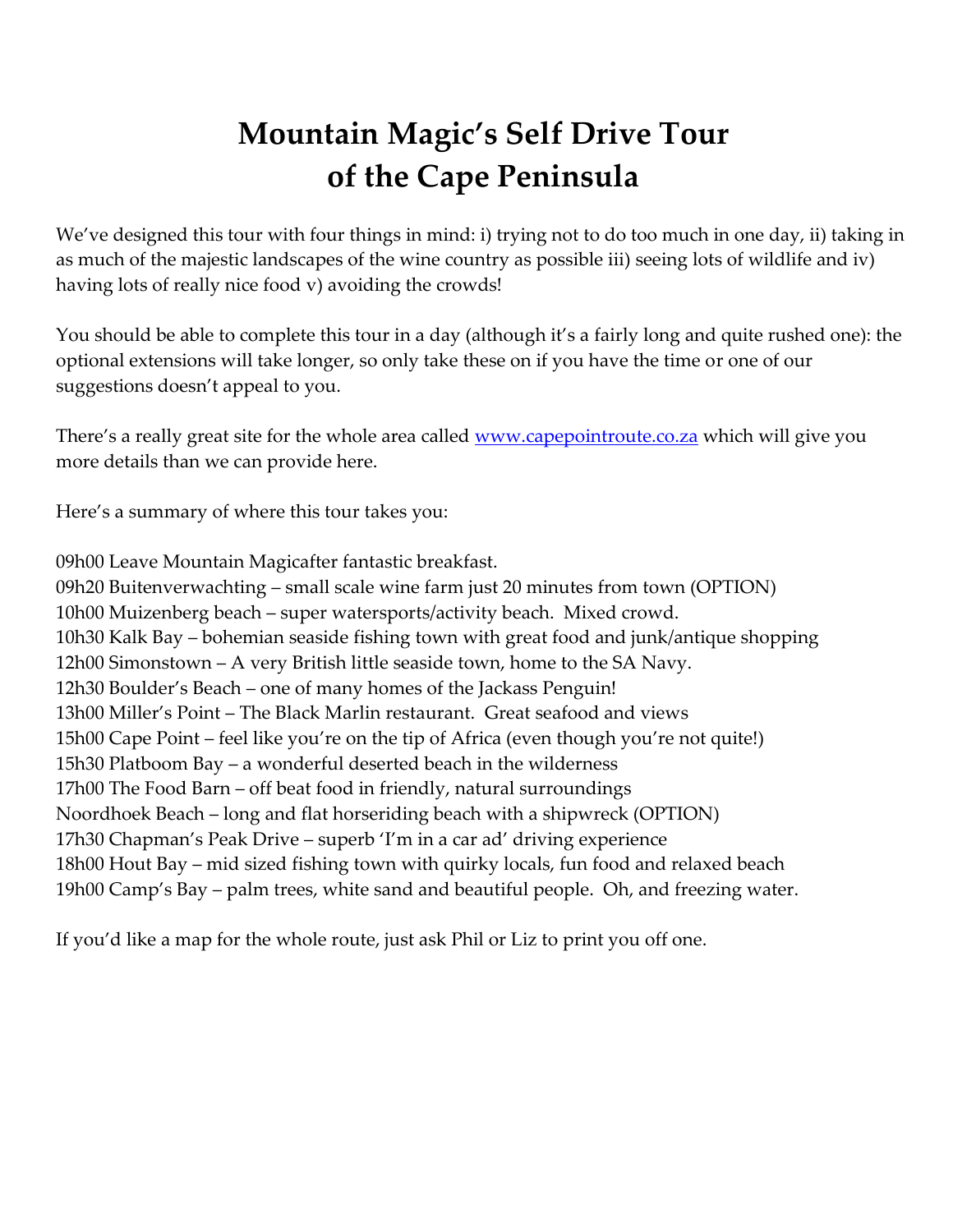

09h00 Leave Mountain Magic by turning onto Buitengracht.

09h02 Keep going until you get to the first set of traffic lights with Buitensingel (you'll see the RV centre on your right) and turn RIGHT following M3 Muizenberg.

09h05 Keep going straight on along this road without turning off it. It will expand into a four lane and then a two lane highway going off around the mountain. Look up to your right for Devil's Peak and to your left for the harbour and docks. You'll stay on this road for about 30 minutes now.

On your way down to the False Bay coast, you'll go through what are called the Southern Suburbs, which are really just that with one exception, Constantia.

OPTIONAL DETOUR

Buitenverwachting [www.buitenverwachting.co.za](http://www.buitenverwachting.co.za/) 021 794 5190

09h20 Take the turning for Ladies Mile, which you'll come to just after the Kendal Road turning. Turn off the M3 and turn LEFT on the Ladies Mile road, taking you back under the M3. Turn RIGHT when you reach the M42 and follow signs for Tokai. Take the second right into Klien Constantia Road, at which point you'll see a sign for Buitenverwachting. Follow this road and signs all the way until the end of the road, where you'll find Buitenverwachting estate.

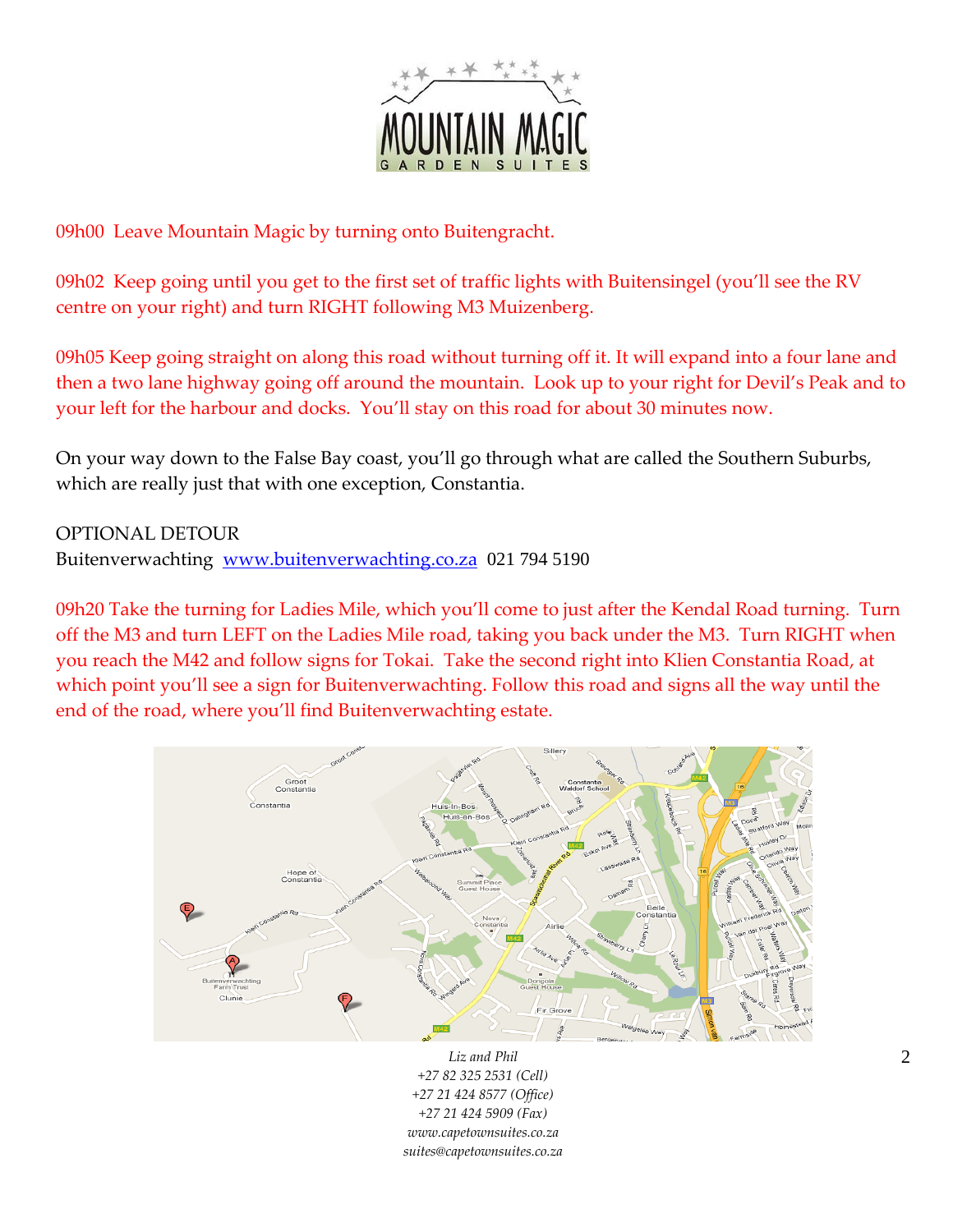

Whilst certainly not the grandest, the oldest or the most prolific of wine estates, there's something about the serenity and the total lack of pomposity that seems to accompany wine these days that sets Buitenverwachting apart. We took our staff here for our Christmas function last year and it was a total hit for young and old alike. There's a rich history of family ownership to the place which is palpable when you set foot in it: it actually feels like a farm! You'll be a little too early on this tour for lunch but if you are a little tardy, why not stop for one of their picnics on the lawn, play with the dog and contemplate your surroundings under the monkey puzzle tree. Super.

Leave Buitenverwachting the way you came in only this time, turn south on the M3 direction Muizenberg.

09h35 You'll eventually arrive at the end of the M3 where you need to turn LEFT onto the M42 direction Muizenberg.



09h40 At the traffic lights, turn RIGHT on the M4 direction Muizenberg.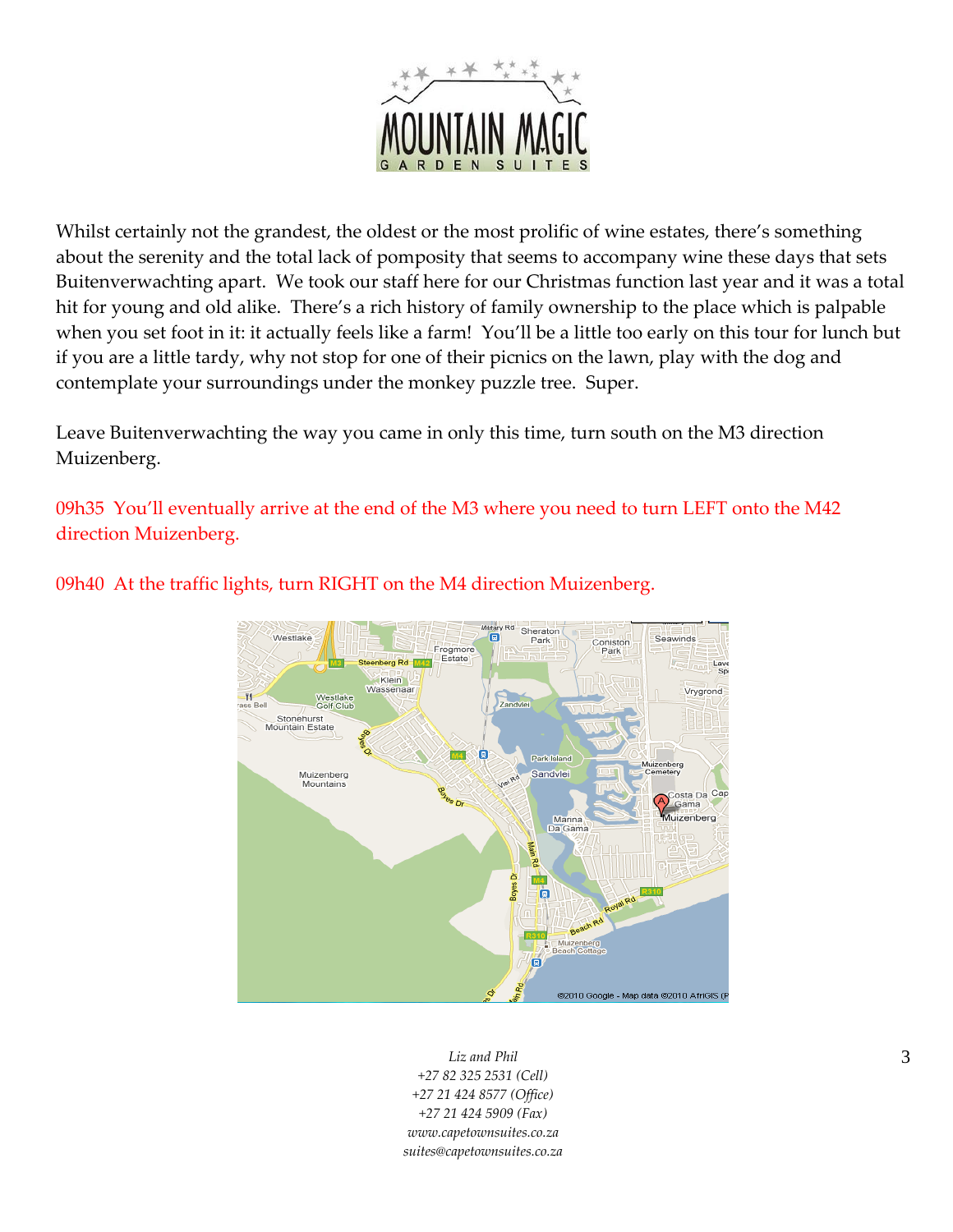

09h55 On your way down the M4, you'll pass the Marina da Gama estate on the other side of Zandvlei. All the houses on the estate have water frontage and half of Zandvlei is a boating lake, the other a bird sanctuary. It's a truly wonderful place to live!

10h00 You'll now arrive in Muizenberg: you can now either keep going straight on or turn LEFT into Muizenberg itself.

# MUIZENBERG

www.muizenberg.info

Named after the original postholder (there used to be a toll at Muizenberg for farmers selling their goods to ships moored in Simonstown), Muizenberg is now a not-very-pretty (from an architectural point of view) surfing town. It boasts one architectural oddity: the house where Cecil John Rhodes died in 1902, now a museum called Het Posthuys.

Muizenberg beach is a long flat beach which has great opportunities for surfing if you're a beginner (hire boards and wetsuits here and have a beer afterwards) and also for kite and windsurfing (you can get lessons here but book first). The beach is cosmopolitan in flavour with all races and creeds soaking up a bit of sun, so go and join them!

Don't miss: A show at The Masque Theatre, if you can catch one. It's very small and local and a little amateurish at times but great fun.

10h30 Keep going along the M4 until you come to Kalk Bay. Find somewhere to park (which is a tough call in the summer!) and do this place on foot.

KALK BAY [www.kalkbay.org](http://www.kalkbay.org/) (great listing site for this village)

Literally 'Lime Bay' in Afrikaans, Kalk Bay used to be a sleepy little seaside fishing town until a while ago, it got discovered by the bohemian Cape Town set. Since then, property prices have shot up and there is a bewildering range of junk shops, architectural reclaim, antique and clothing shops all the way down the main street. Not to be outdone, there are several excellent eateries both formal and informal all the way up and down the main road. This is place to park up and saunter, with an ice cream in hand, and take it all in.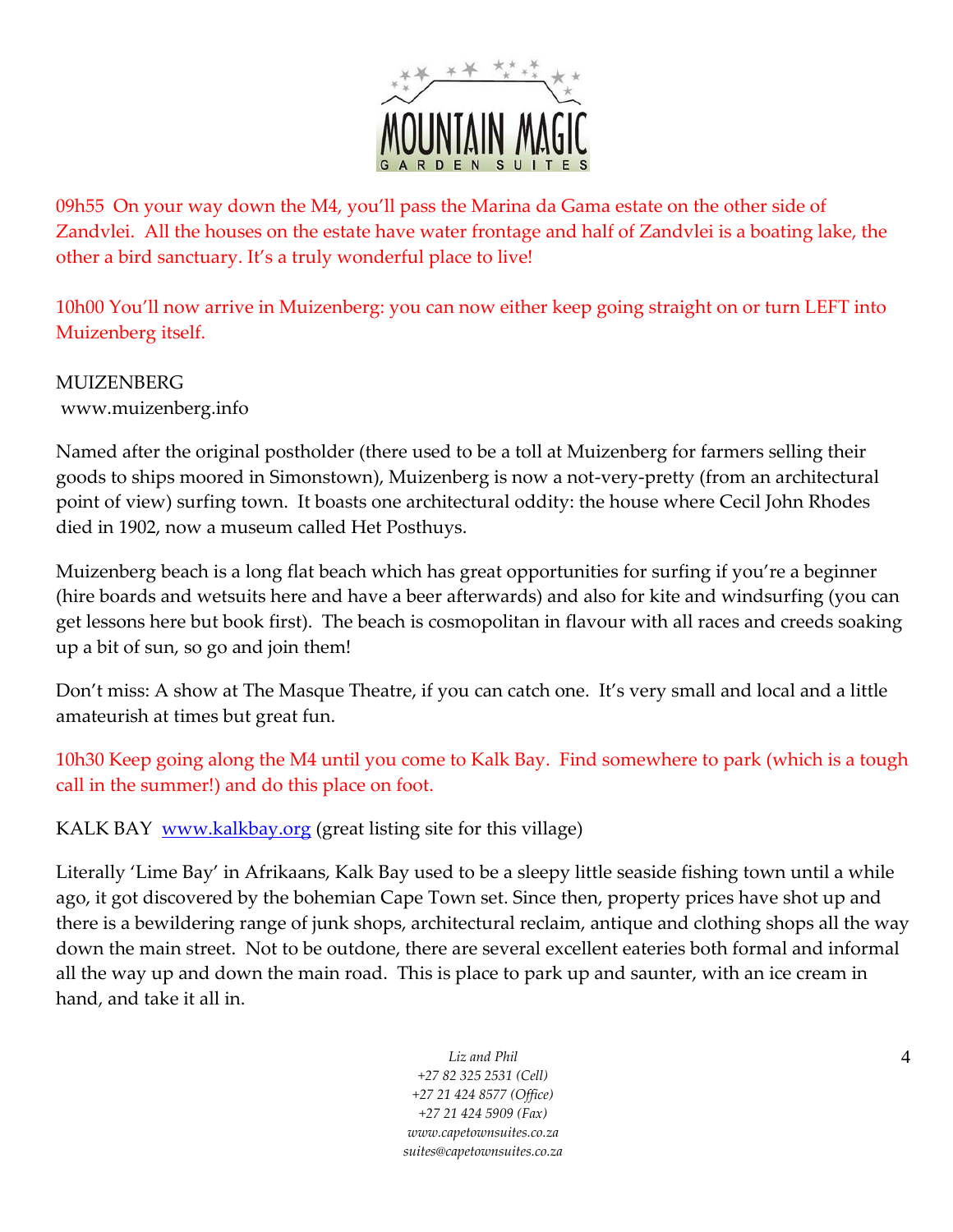

*Don't miss*: Polana, which is right at the end of Kalk Bay on the sea side of the railway line. Superb sea views, Moroccan décor and friendly staff.

12h00 Get back in your wagon and leave Kalk Bay going south on the M4. You will pass Sunny Cove, Fish Hoek, Glencairn and then arrive in Simonstown

#### SIMONSTOWN

Established by our friend Simon van der Stel (yes, him again!) around 200 years ago, this little town is a very pleasant place to live and watch the world go by, but in a very British kind of way! Far less bohemian and 'cool' than Kalk Bay, Simonstown is a conservative little place, perhaps because of the fact that it's been home to the South African Navy for so long. This is a place to either drive through or get out and wonder about, perhaps taking an ice cream (you deserve another, don't you?) and watch the ample whales and dolphins in the bay.

*Don't miss*: the SA Navy open day, if your visit coincides with this. Full of a huge range of South Africans, young and old, with music, displays of boats, machines and sailors, this is a real treat.

12h30 Just a short hop out of Simonstown is Boulder's Beach.

#### BOULDER'S BEACH

Home to the now world famous Jackass Penguin (no, they really are called that!) They are now officially called African penguins but got their original name not from their very amusing antics but from the braying sound they make.

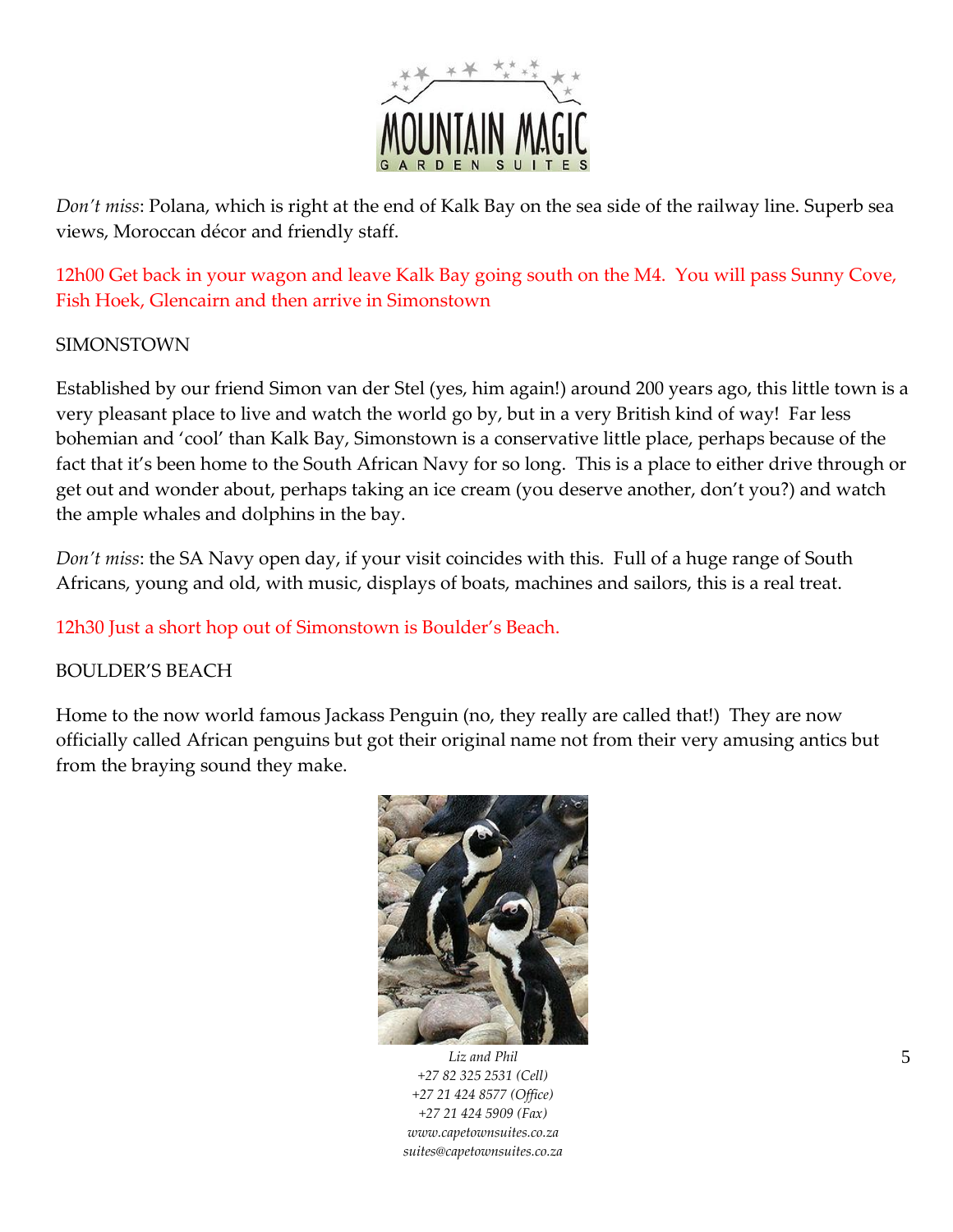

*A possee of jackasses.*

The penguins are a little 'over viewed' and if you are most unfortunate, your visit will coincide with a coach party of eager people all trying to get too close. Remember, animals get stressed by too much proximity so although you can get as close as a metre to them, please don't and ask others to back off too. Personally, I can't get enough of these guys, so stay a while but keep your distance. You can also swim here if you like.

13h00 Leave Boulders again going south until you see a sign for Miller's Point. There should be a sign there to the Black Marlin Restaurant.



THE BLACK MARLIN [www.blackmarlin.co.za](http://www.blackmarlin.co.za/) +27 (21) 786 1621

Once a whaling station, the Black Marlin offers great views over False Bay and a relaxed ambiance high above the rocks. Food here is very sensibly priced but does occasionally suffer in quality. Generally, though, it's a great place to stop off for lunch although it does cater for large groups so it's not terribly intimate.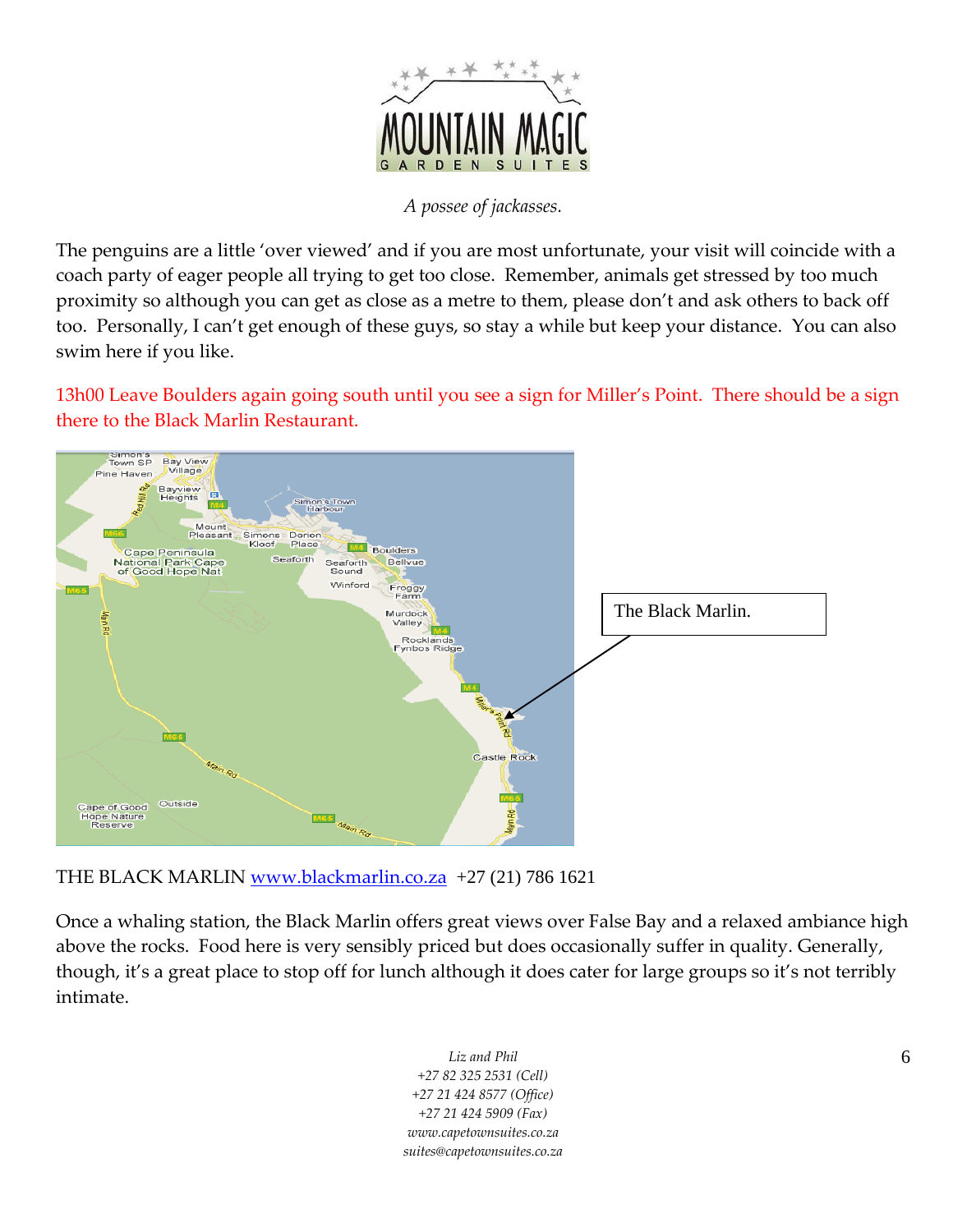

14h30 Leave the Black Marlin and head off down the M4 again towards the Cape Peninsula National Park.



**WARNING! BABOONS!** *A baboon in De Niro stance. 'You looking at me?'*

About this stage of your trip, or perhaps before, you will encounter baboons on the road and around you. Please DO NOT approach them, especially not with food. Do not take food with you (even in bags) when walking around, or even at the restaurant and do not leave windows open in your car, even a crack, or leave any food in the car itself. These are **dangerous, wild animals** and they are very strong, very clever and will attack you for food. They are not monkeys!



*Baboons are refined animals and clearly prefer luxurious German automobiles.*

15h00 Arrive at the Cape Peninsula National Park.

# CAPE PENINSULA NATIONAL PARK

Once you enter the Cape Peninsula National Park, there are several options (please do remember that the Park closes at 17h00 in the summer and you need to be at the exit gate by this time or you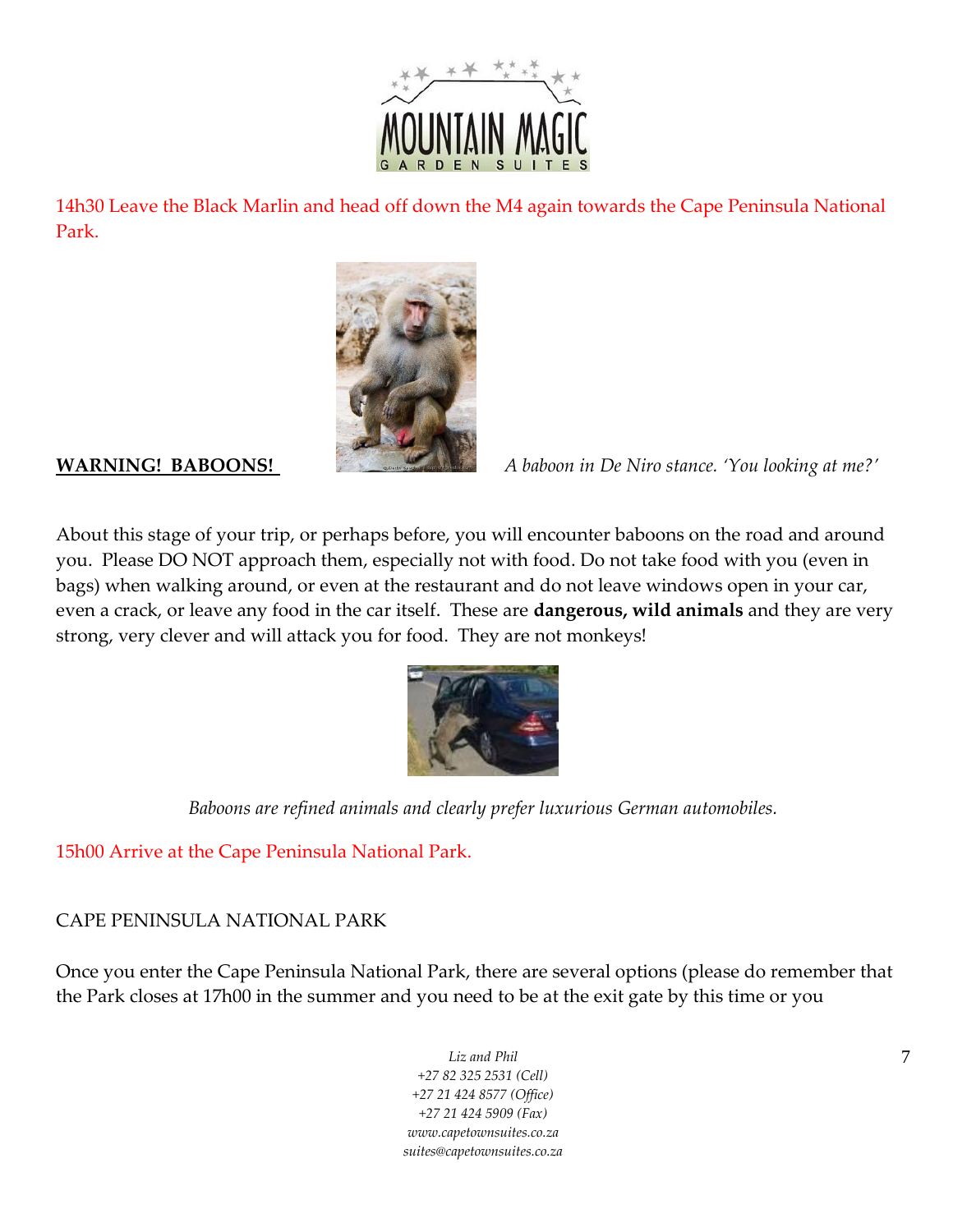

## SAN Parks describes the Park as follows: we just love this description!

*"The Park is recognised globally for its extraordinarily rich, diverse and unique fauna and flora - with rugged cliffs, steep slopes and sandy flats - is a truly remarkable natural, scenic, historical, cultural and recreational asset both locally and internationally. Nowhere else in the world does an area of such spectacular beauty and such rich bio-diversity exist almost entirely within a metropolitan area - the thriving and cosmopolitan city of Cape Town."* 

There is an abundance of information about the flora, fauna and history of the Park at [http://www.sanparks.org/parks/table\\_mountain](http://www.sanparks.org/parks/table_mountain) which makes fascinating reading.

### *If you're short of time:*

Our recommendation is to drive straight to the end of the Cape Point Road from the entrance gate. When you get there, park up and if you like, go up to the lighthouse. Personally, we much prefer going around the lighthouse on the Lighthouse Keeper's Walk, which is away from the crowds and in some ways is actually a better view. You'll need to allow about 45 minutes there and back for the walk, though.

#### *If you're really, really short of time:*

Park up at the Cape Point car park and then climb the steps (or take the funicular) to the Lighthouse. The views from here, along with the birdlife in the cliff below, is really something to marvel at, so take it all in. Don't be surprised by the crowds, though! It gets very busy here.

#### *If you have more time:*

Stop off at Platboom Bay and take in as much of the wildlife and sea as you can. If you've got the time, find a deserted part of the beach and just sit and wait without moving or speaking for about 30 minutes. You should find that animals start appearing that you didn't even know where there. Quite magical.

16h30 Leave the Cape Peninsula National Park and turn LEFT out of the gate on the M65 direction Kommetjie (pronounced 'kom IK key')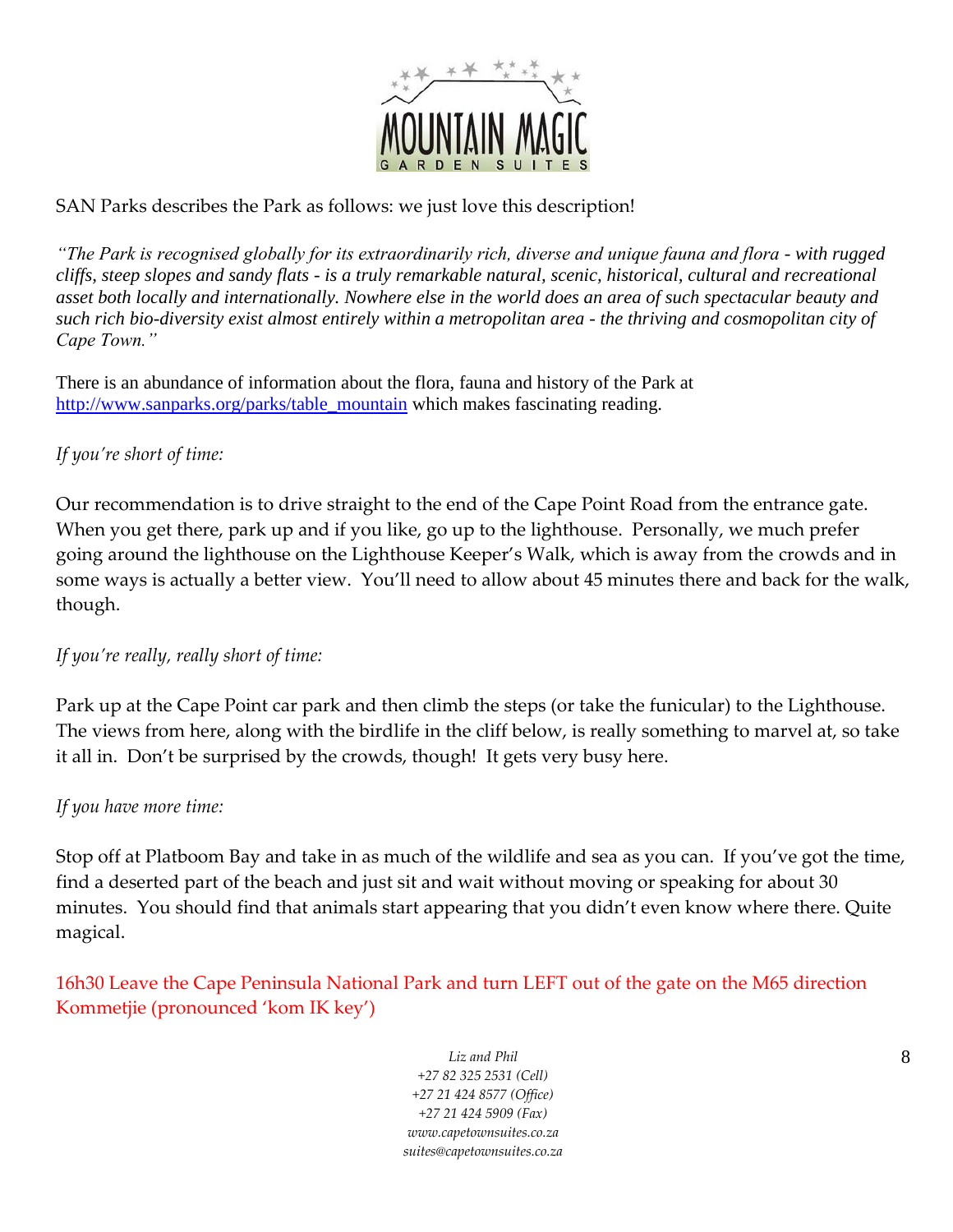

You'll now drive along a beautifully scenic piece of road which takes you through the villages of Kommetjie and Scarborough. Whilst not architecturally stunning places, they are really wonderful places to stop off and chat to the locals but most likely at this time of the day, you simply won't have the time! Carry on until the junction at Sunnydale.

17h00 At Sunnydale, turn LEFT on the M6 direction Noordhoek and Chapman's Peak.

As you come into Noordhoek, you'll see a sign to The Food Barn on your right.



THE FOOD BARN (021) 789 1390 [www.foodbarn.co.za](http://www.foodbarn.co.za/)

*They say: The food is civilised without being pretentious, that is to say it has natural taste, smells and textures, and much character. What is paramount is that it is prepared with respect, savvy and love - then, it is the right food for us to eat. Franck: "Pete and I own this place; it is our hard earned cash that is invested here. At the same time, we are also motivated by spending time with our families. I want to train my team to become passionate about food... they are keen to learn". Pete: "Walking through The Foodbarn, enjoying my guests company, and being a great host is when I am happiest".*

We say: This is not a small venue and it's not simply a restaurant either. Pete is the cordon bleu, Franck is the bare foot chef, (an escapee from corporate live) and between them, they and do everything from cooking demos to events to a deli and restaurant fare all under one roof. Expect down to earth food in a just-walked-from-the-beach style and you'll be very pleasantly surprised. Noordhoek is 20 - 30 minutes drive from Cape Town so bear this in mind if you choose to stop here.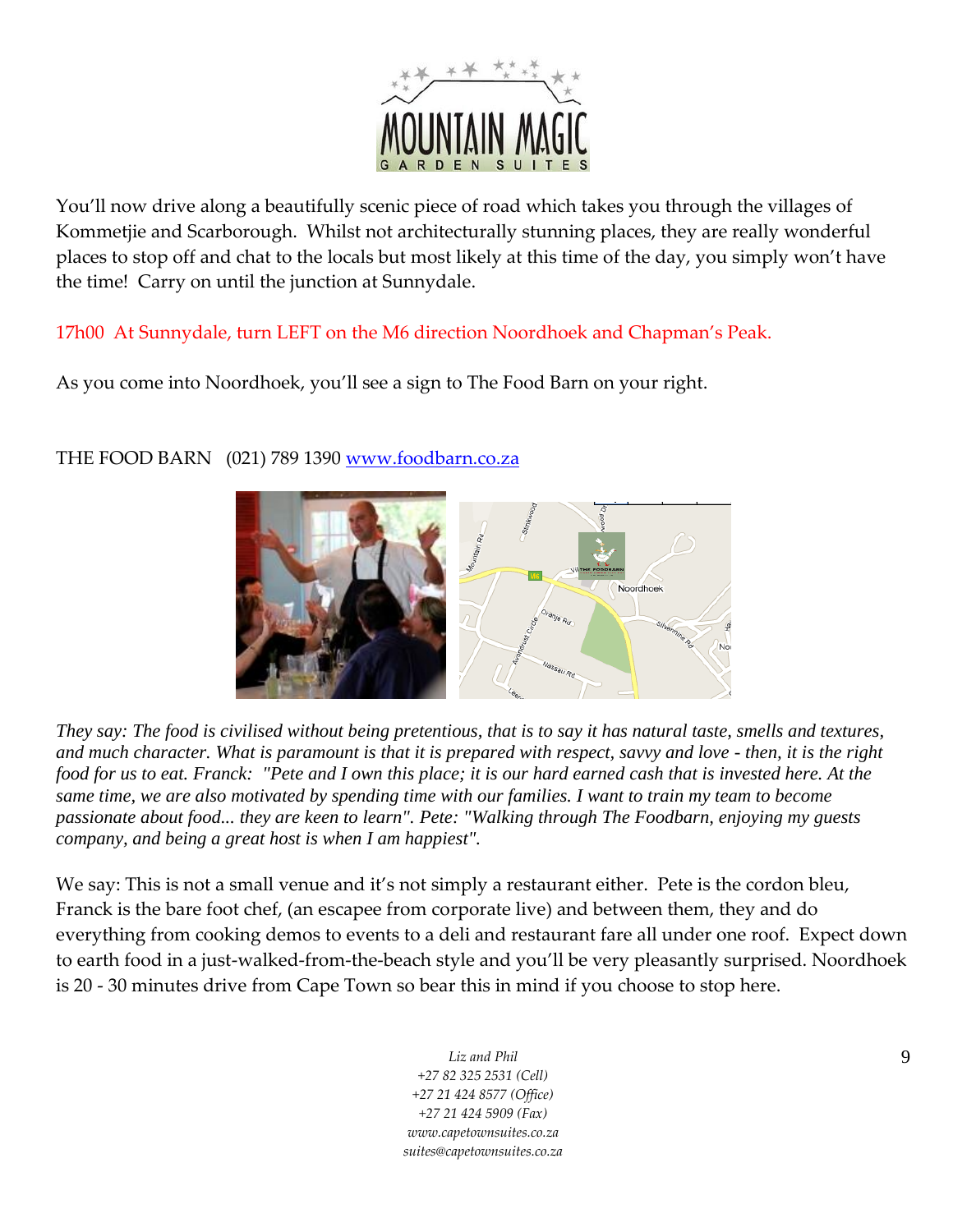

OPTIONAL DETOUR Noordhoek Beach ('North corner' in Dutch) www.sunsetbeach.co.za

If you're in anyway interested in horses, you've come to the right place! There are several small companies in this most equine of villages offering horse rides on Noordhoek beach. Because of the beach's size, you can get up a huge gallop through the surf (yes, you will just *have* to do this!). If horse riding just isn't your thing, you might like to take a stroll all the way along to the wreck of the Kakapo which ran aground here as recently as 1900.

17h30 Assuming you didn't stop either at The Food Barn or at Noordhoek Beach, you now continue through Noordhoek village and start on Chapman's Peak Drive.

CHAPMAN'S PEAK DRIVE. [www.chapmanspeakdrive.co.za](http://www.chapmanspeakdrive.co.za/)

He must have had a thing about building roads on impossible mountain sides but Sir Frederic de Waal, who was the first Administrator of the Cape Province (as opposed to Governor of the Cape Colony), decided to get Chapman's Peak Drive built in 1915. De Waal Drive, which goes round Devil's Peak, is named after him as is central Cape Town's largest park, De Waal Park, which is teaming with dogs walking their owners every day.

The road is more than just a pretty view and drive: it's a masterpiece of engineering and also a financial lifeline to the southern towns of the Cape Peninsula. When it had to be closed due to severe rock falls in 2000, it took three years to rebuild it again and result really is spectacular, as is the relief to business owners and residents of the Peninsula who had to make do with the Ou Kaapse Weg.

You can just do the drive to get from Noordhoek to Hout Bay if you like but it's really worth trying to pull over somewhere (if you can find a space!) and just check out the view. If you're lucky, you might even see whales from here, such is the altitude of the vantage point. If you're sticking like a leech to the time frame of this tour, you'll be just in time for the sunset and really, what better place to see it from. Be warned that this is a seriously steep mountain side and we do not suggest going to the edge of